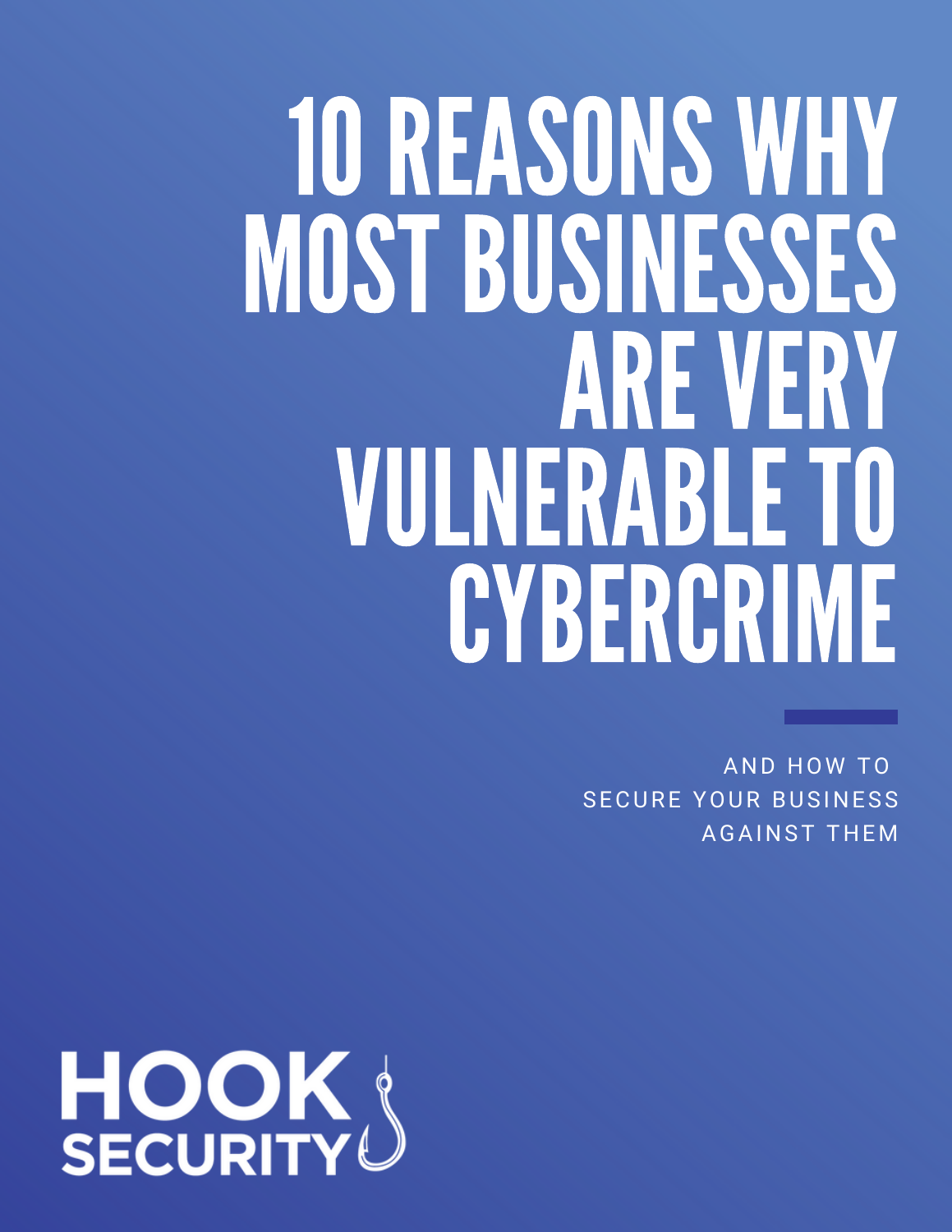# **10 Reasons Why Most Businesses Are Very Vulnerable to Cybercrime.**

Cybercrime is rampant, with worldwide costs expected to double from \$3 trillion in 2015 to \$6 [trillion](https://cybersecurityventures.com/hackerpocalypse-cybercrime-report-2016/) by 2021. And it is not just Fortune 500 companies that are paying the bill. Small businesses are in the crosshairs and they are losing the fight against cybercrime because they are:

#### **1. Underestimating Risk: "My business is too small to be a target of cybercrime"**

Many small business owners make the erroneous assumption that cybercrime affects only big business and that their small enterprise is not even a blimp on the radar of threat actors. An industry survey from 2017 found that a [whopping](https://duo.com/about/press/releases/duo-security-finds-36-of-uk-small-businesses-operate-at-or-below-the-security-poverty-line) 45% of small business owners do not think they are at risk.

In reality however, **small businesses are increasingly being targeted** by cybercriminals and already about 50% of all security [breaches](https://www.inc.com/joseph-steinberg/small-businesses-beware-half-of-all-cyber-attacks-target-you.html) occur at small businesses. Small businesses have a 47% [chance](https://www.hiscox.com/how-to-develop-strong-small-business-cyber-security-strategy) of experiencing a cyberattack at least once in 12 months, and a 21% chance of being hit multiple times.

#### **2. Lacking cybersecurity expertise**

Even if small businesses understand that cybercriminals are out to get them, they usually do not have the resources to keep an **IT security expert** on staff. A recent [survey](https://www.techrepublic.com/article/less-than-30-of-smbs-have-an-it-security-pro-on-staff/) found that only 30% of small and medium businesses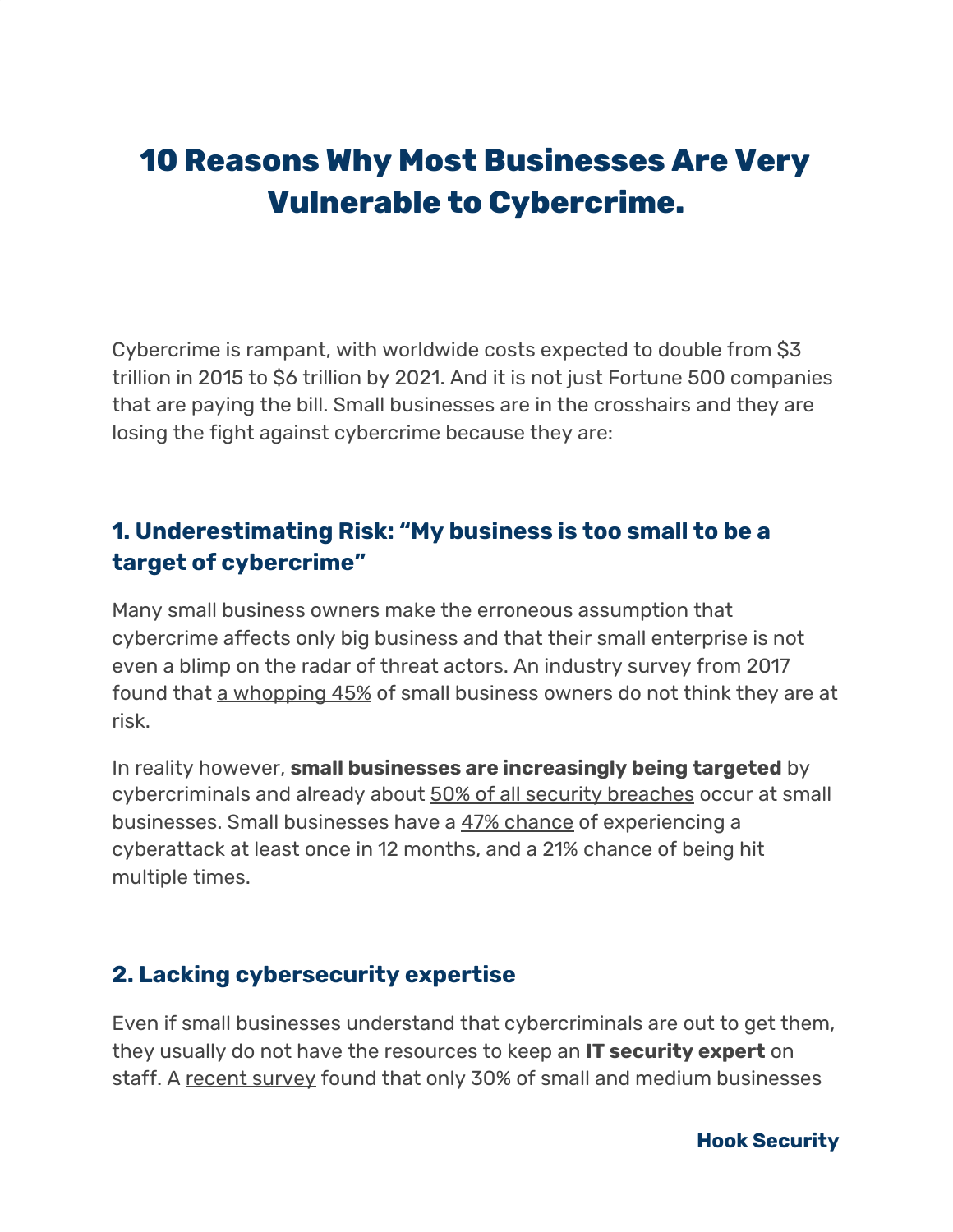(SMBs) employed someone with this role, while 52% of surveyed businesses had staff members sharing cybersecurity responsibilities next to their main jobs. Defending against cyber threats is obviously a lot tougher without a security specialist on the payroll.

# **3. Using outdated, unpatched software**

The limited resources of most small businesses also result in many of them relying on **outdated software** that is not being patched against known vulnerabilities, either because proper **patch management** is not a priority within the organization, or because the software manufacturer has dropped support for the archaic products being used.

For example, in the U.S. 46 million [commercial](https://www.computerworld.com/article/3199373/windows-pcs/windows-by-the-numbers-windows-10s-growth-continues.html) PCs are still running Windows 7, 30% of which (almost 14 million) are used in SMBs, even though [Windows](https://www.zdnet.com/article/windows-10-vs-windows-7-microsofts-newer-os-is-almost-twice-as-secure/) 10 is [much](https://www.zdnet.com/article/windows-10-vs-windows-7-microsofts-newer-os-is-almost-twice-as-secure/) safer to use.

# **4. Unprepared and unwilling to learn (not even the hard way)**

Even if small business owners understand that their companies are potential targets for cybercrime, they often fail to put in place a proper **cybersecurity strategy**. A recent [industry](https://www.techrepublic.com/article/report-71-of-smbs-are-not-prepared-for-cybersecurity-risks/) survey found that almost 3 out of 4 SMBs were not prepared to deal with the cybersecurity risks they faced.

To make things worse, almost [two-thirds](https://eu.usatoday.com/story/money/usaandmain/2018/06/18/small-businesses-vulnerable-cyberattacks-then-dont-act/710025002/) of small businesses do not improve their cybersecurity strategy even after they have suffered a cyberattack.

#### **5. Failing to provide employee cybersecurity training**

Despite the current cybercrime boom, many companies still fail to provide adequate [cybersecurity](https://www.welivesecurity.com/2018/05/21/cybersecurity-training-still-neglected/) training for their employees. Small businesses are even less likely to invest in teaching employees to stay safe from criminals lurking in cyberspace, as they lack the staff to provide **[cybersecurity](https://hooksecurity.co/)**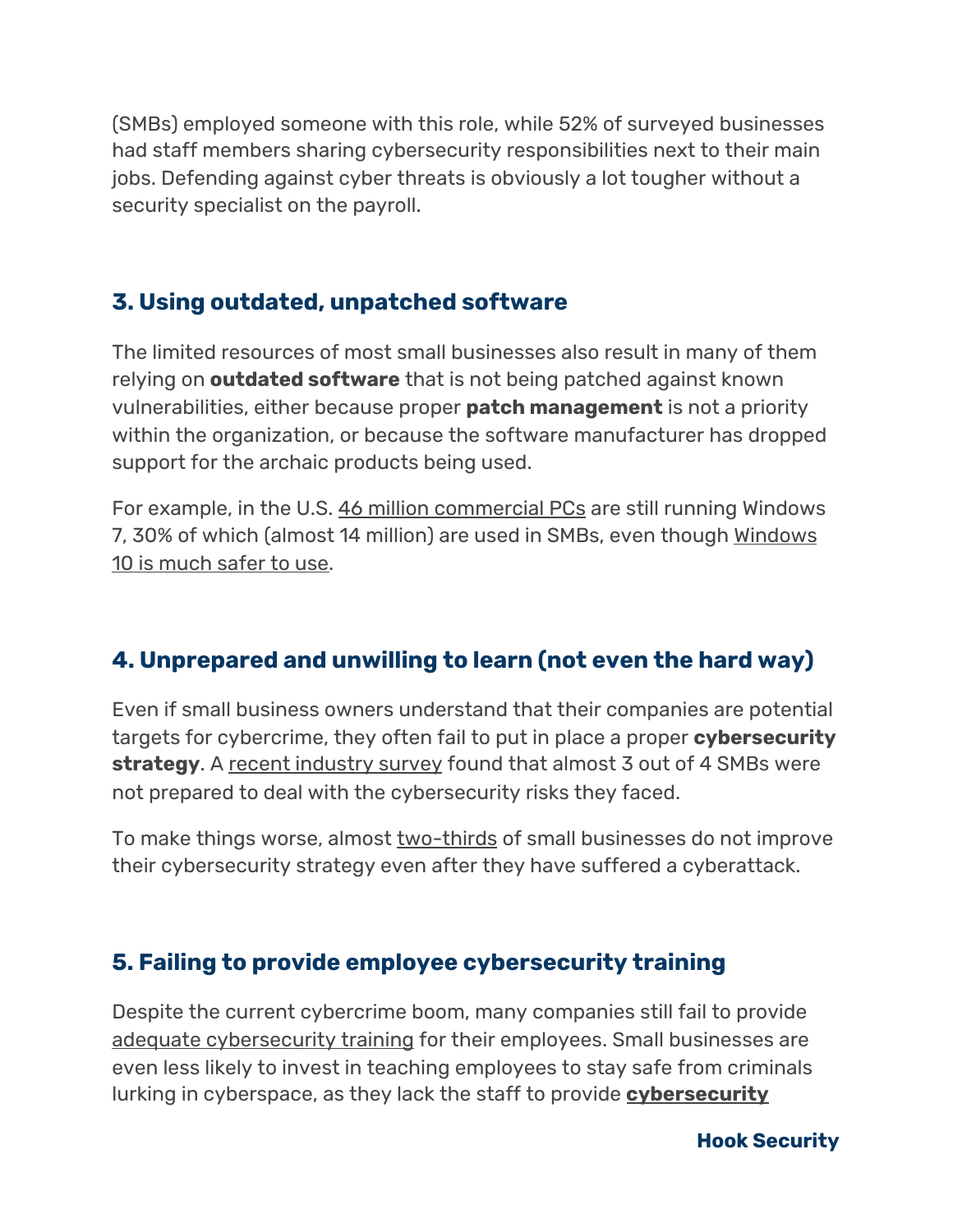**[training](https://hooksecurity.co/)** and are reluctant to invest in specialized training programs. Consequently, [employees](https://www.techrepublic.com/article/report-negligent-employees-are-no-1-cause-of-cybersecurity-breaches-at-smbs/) are the leading cause of cybersecurity breaches at small businesses, instead of being part of their [defense](https://www.sgsme.sg/resources/employees-best-line-defense-prevent-cyber-attacks), which they should be.

# **6. Struggling with Identity and Access Management**

The risk posed by employees with little cybersecurity awareness is often exacerbated in small businesses because they, like bigger businesses, are not properly managing **privileged accounts**. As a result, employees are often given [unnecessary](https://biztechmagazine.com/article/2018/05/dell-technologies-world-2018-why-identity-management-is-a-threat-for-small-businesses) access to confidential information that could be compromised if they fall victim to a cyberattack.

A [recent](https://thycotic.com/resources/2018-global-state-of-pam-compliance/) study found that 70% of businesses also fail to adequately limit **third-party** access, while, 55% of businesses do not revoke privileged access when a **(disgruntled) employee** leaves the company, putting the business further at risk.

# **7. Lacking resilience**

Security breaches tend to have more far reaching consequences for small businesses than is true for larger corporations, as they have fewer resources they can utilize to recover from a [cyberattack.](https://www.csoonline.com/article/3267715/cyber-attacks-espionage/4-main-reasons-why-smes-and-smbs-fail-after-a-major-cyberattack.html) In 2017, the cost of a cybersecurity incident for SMBs averaged [\\$120,000.](https://www.kaspersky.com/blog/economics-report-2018/22486/) The **financial cost** of a data breach or a ransomware attack may therefore be enough to put a small company out of business. And even if that doesn't happen, **reputational damage** might just do the trick by hampering business in the long term.

#### **8. Being hit with targeted and sophisticated attacks**

Cybercrime is on the rise in both quantitative and qualitative terms, meaning that businesses of all sizes are facing more threats *and* that those threats